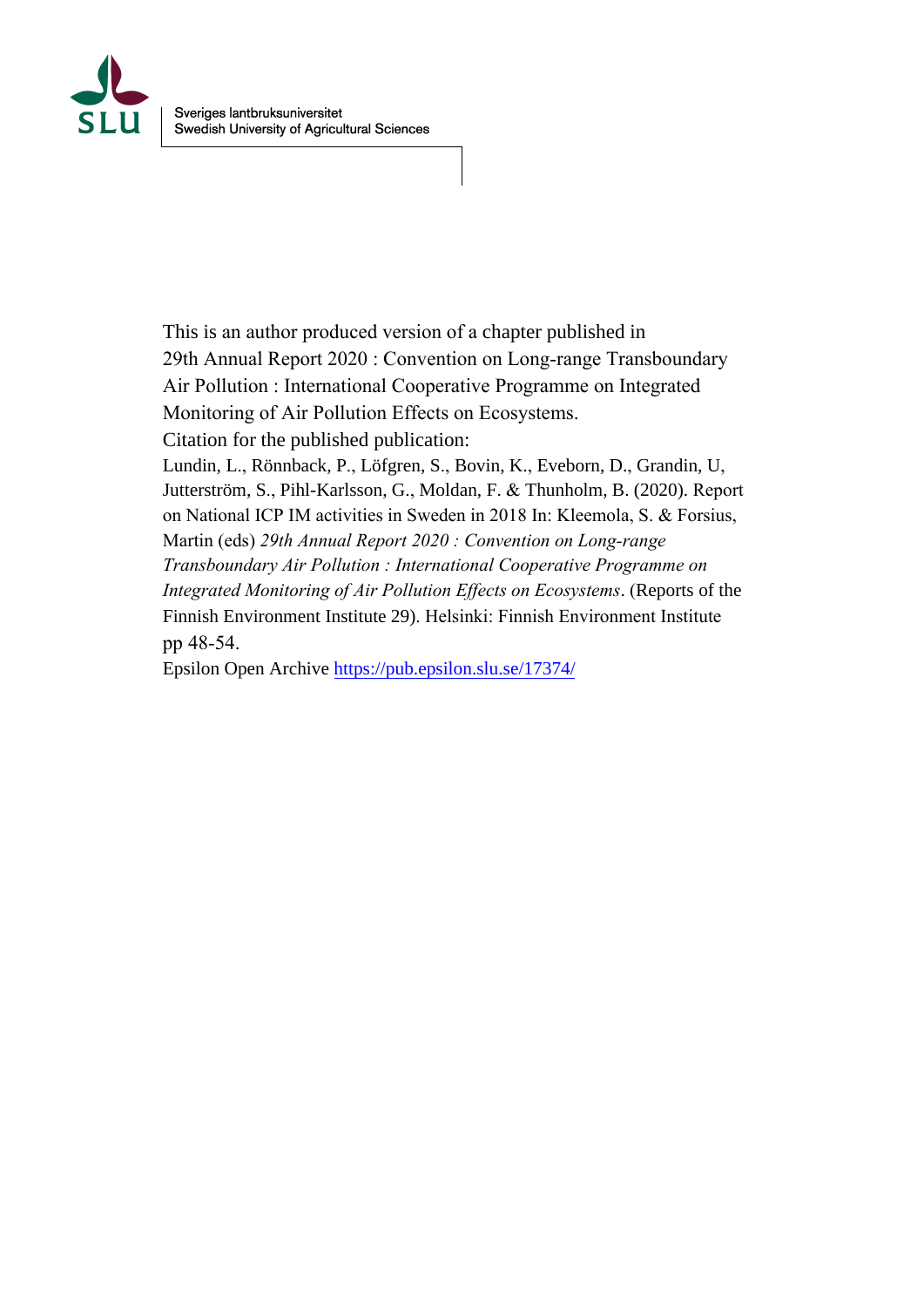# **Report on National ICP IM activities in Sweden in 2018**

Lundin, L.<sup>1</sup>, Rönnback, P.<sup>1</sup>, Löfgren, S.<sup>1</sup>, Bovin, K.<sup>2</sup>, Eveborn, D<sup>2</sup>., Grandin, U.<sup>1</sup>, Jutterström, S.<sup>3</sup>, Pihl Karlsson, G.<sup>3</sup>, Moldan, F.<sup>3</sup> and Thunholm, B<sup>2</sup>.

<sup>1</sup> Swedish University of Agricultural Sciences (SLU), Department of Aquatic Sciences and Assessment, Box 7050, SE–750 07 Uppsala, Sweden, e-mail: pernilla.ronnback@slu.se <sup>2</sup> Geological Survey of Sweden (SGU), Box 670, SE–751 28 Uppsala, Sweden. <sup>3</sup> Swedish Environmental Research Institute (IVL), Box 47086, SE–402 58 Gothenburg, Sweden.

*The programme is funded by the Swedish Environmental Protection Agency.*

## **Introduction**

The Swedish integrated monitoring programme is run on four sites distributed from south central Sweden (SE14 Aneboda), over the middle part (SE15 Kindla), to a northerly site (SE16 Gammtratten). The long-term monitoring site SE04 Gårdsjön F1 is complementary on the inland of the West Coast and has been influenced by long-term high deposition loads. The sites are well-defined catchments with mainly coniferous forest stands dominated by bilberry spruce forests on glacial till deposited above the highest coastline. Hence, there has been no water sorting of the soil material. Both climate and deposition gradients coincide with the distribution of the sites from south to north (Table 1). The forest stands are mainly over 100 years old and at least three of them have several hundred years of natural continuity. Until the 1950's, the woodlands were lightly grazed in restricted areas. In early 2005, a heavy storm struck the IM site SE14 Aneboda. Compared with other forests in the region, however, this site managed rather well and roughly 20–30% of the trees in the area were storm-felled. In 1996, the total number of large woody debris in the form of logs was 317 in the surveyed plots, which decreased to 257 in 2001. In 2006, after the storm, the number of logs increased to 433, corresponding to 2711 logs in the whole catchment. In later years, 2007–2010, bark beetle (*Ips typographus)* infestation has almost totally erased the old spruce trees. In 2011 more than 80% of the trees with a diameter at breast height over 35 cm where dead (Löfgren et al. 2014) and currently almost all spruce trees with diameter of ≥20 cm are dead. Also at SE04 Gårdsjön F1, considerable natural processes have considerably influenced the forest stand conditions during later years, with increasing number of dead trees due to both storm felling and bark beetle infestation. Occasionally, access to the site is hampered due to fallen trees, creating a need for chain saw cleaning of foot paths.

|                                         | <b>SE04</b> | <b>SE14</b> | <b>SE15</b> | <b>SE16</b>         |
|-----------------------------------------|-------------|-------------|-------------|---------------------|
| Latitude; Longitude                     | N 58° 03';  | N 57° 05';  | N 59° 45';  | $N 63^{\circ} 51';$ |
|                                         | E 12° 01'   | E 14° 32'   | E 14° 54'   | E 18° 06'           |
|                                         |             |             |             |                     |
| Altitude, m                             | $114 - 140$ | $210 - 240$ | 312-415     | $410 - 545$         |
| Area, ha                                | 3.7         | 18.9        | 20.4        | 45                  |
| Mean annual temperature, <sup>o</sup> C | $+6.7$      | $+5.8$      | $+4.2$      | $+1.2$              |
| Mean annual precipitation, mm           | 1000        | 750         | 900         | 750                 |
| Mean annual                             | 480         | 470         | 450         | 370                 |
| evapotransporation, mm                  |             |             |             |                     |

Table 1. Geographic location and long-term climate and hydrology at the Swedish IM sites (long-term average values, 1961–1990).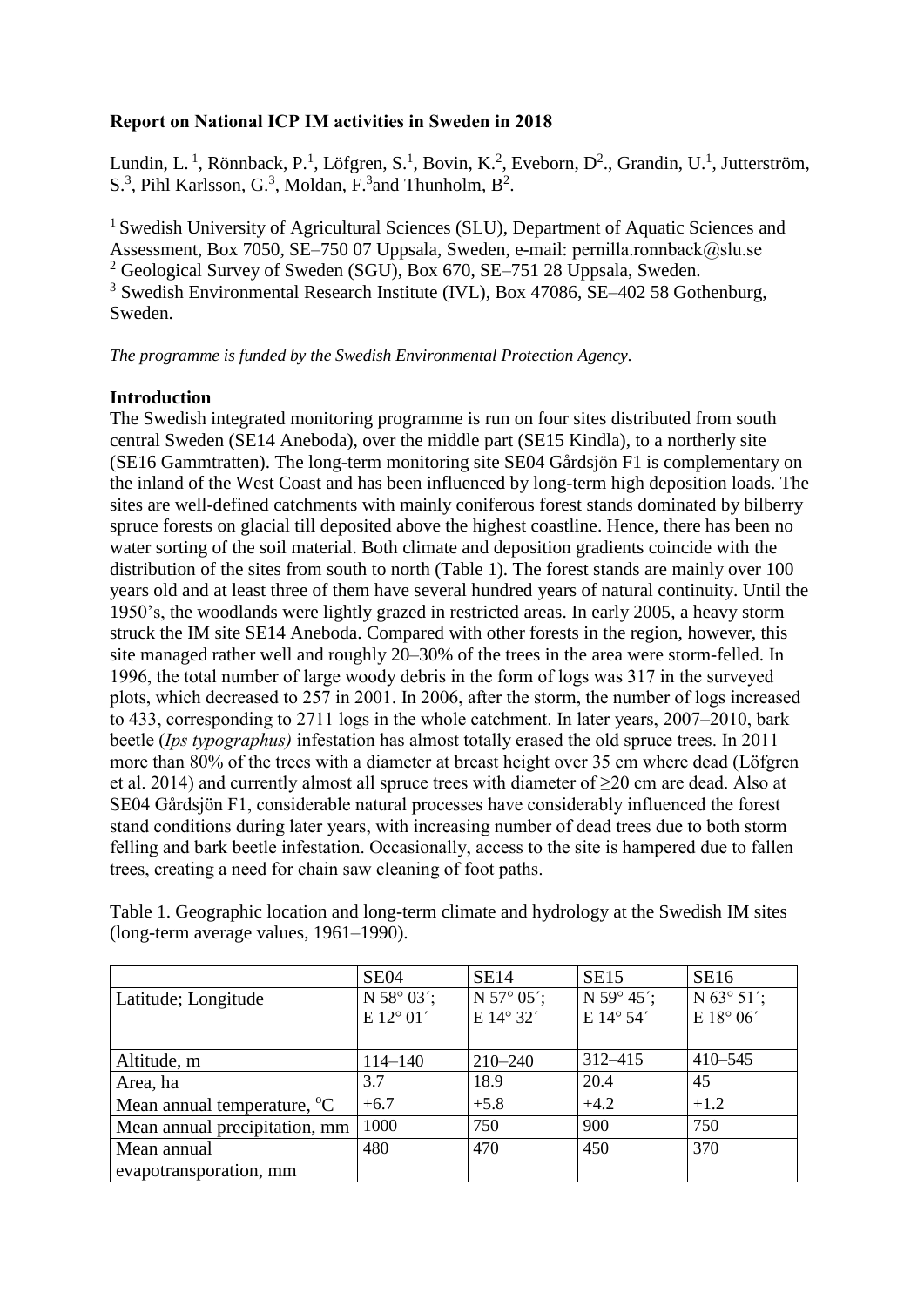| 380<br>00<br>∩∩<br>$\sim$<br>$M_f$<br>mm<br>∠o∪<br>. ишшат гипот.<br>∪∠ر<br>$\sim$ $\sim$<br><b>IVIUWAL</b> |
|-------------------------------------------------------------------------------------------------------------|
|-------------------------------------------------------------------------------------------------------------|

In the following, climate, hydrology and water chemistry related primarily to 2018 as well as some ongoing work at the four Swedish IM sites are presented (Löfgren, 2019).

## **Climate and Hydrology in 2018**

Based on long-term (1961-1990) mean values from the Swedish Meteorological and Hydrological Institute (SMHI) measured data for 2018 from climate monitoring in the IM sites, the annual mean temperatures were higher  $(1.1\n-1.6 \degree C)$  compared to the long-term mean for all four sites. Largest deviation occurred at the northern site SE16 Gammtratten. Compared with the measured time series, 18 years at site SE16 Gammtratten and 22 years at the other sites, the temperatures in 2018 were somewhat higher at all four sites with 1.1 and 1.2  $\rm{^{\circ}C}$  at the two southern sites and with 1.5 and 1.6  $\rm{^{\circ}C}$  at the two northern sites. The annual mean values were only slightly lower compared to the period 2014–2016 when temperatures were the highest observed for the whole measurement period with exception for SE15 Kindla where the temperature was slightly higher in the years 1999 and 2000. The variations between years have been considerable, especially for the last nine years, over 3°C at three of the sites. Smaller variations, only 1.4°C, were found at the central site SE15 Kindla. Low temperatures were observed in the years 2010 and 2012 with  $1.7-2.1$  °C below the 22 years average at three sites, while SE15 Kindla only deviated with  $0.9 \degree C$  below this mean.

Compared to the SMHI long-term average values (1961–1990), the precipitation amounts in 2018 were considerably lower at all sites with only 64-74% of the long-term average at three sites. At SE04 Gårdsjön, the precipitation reached 86% of the long-term mean with monthly values varying between lower and higher values for seven and five months, respectively. The other sites had lower precipitation mainly from February to December with deviations at SE14 Aneboda for August (+31 mm) and SE16 Gammtratten also in February-March (+48 mm). Mainly summer and autumn showed low precipitation, especially for the two northern sites with low soil moisture content and extensive forest fires in those regions, however not hitting the IM sites.

The characteristic annual hydrological patterns of the southern catchments are high groundwater levels during winter and lower levels in summer and early autumn. At the northern locations, the groundwater levels often are low in winter when precipitation is stored as snow, with raising levels at snowmelt in spring and returning to lower levels in summer due to evapotranspiration. However, depending on rainfall amounts in summer and/or autumn, the groundwater levels could occasionally be elevated also during these periods. In 2018, the three sites SE14 Aneboda, SE 15 Kindla and SE16 Gammtratten started the year on fairly high groundwater levels, receding to ordinary lower levels in March-April followed by elevated levels at snowmelt. Especially, groundwater levels at SE16 Gammtratten in the north reached relatively high levels. During the following months groundwater levels were lowered to unusually low levels in late summer and early autumn. Low evapotranspiration in autumn resulted in slightly elevated groundwater levels. However, only site SE15 Kindla reached ordinary high levels in end of the year. At SE14 Aneboda and SE16 Gammtratten, the groundwater levels were lower than normal with c. 0.5 m. At site SE15 Kindla, a more varying pattern was observed with several peaks 0.2 m below the soil surface during snowmelt in March – April. However, the lowest levels in 2016-2017 c. 0.8 m below soil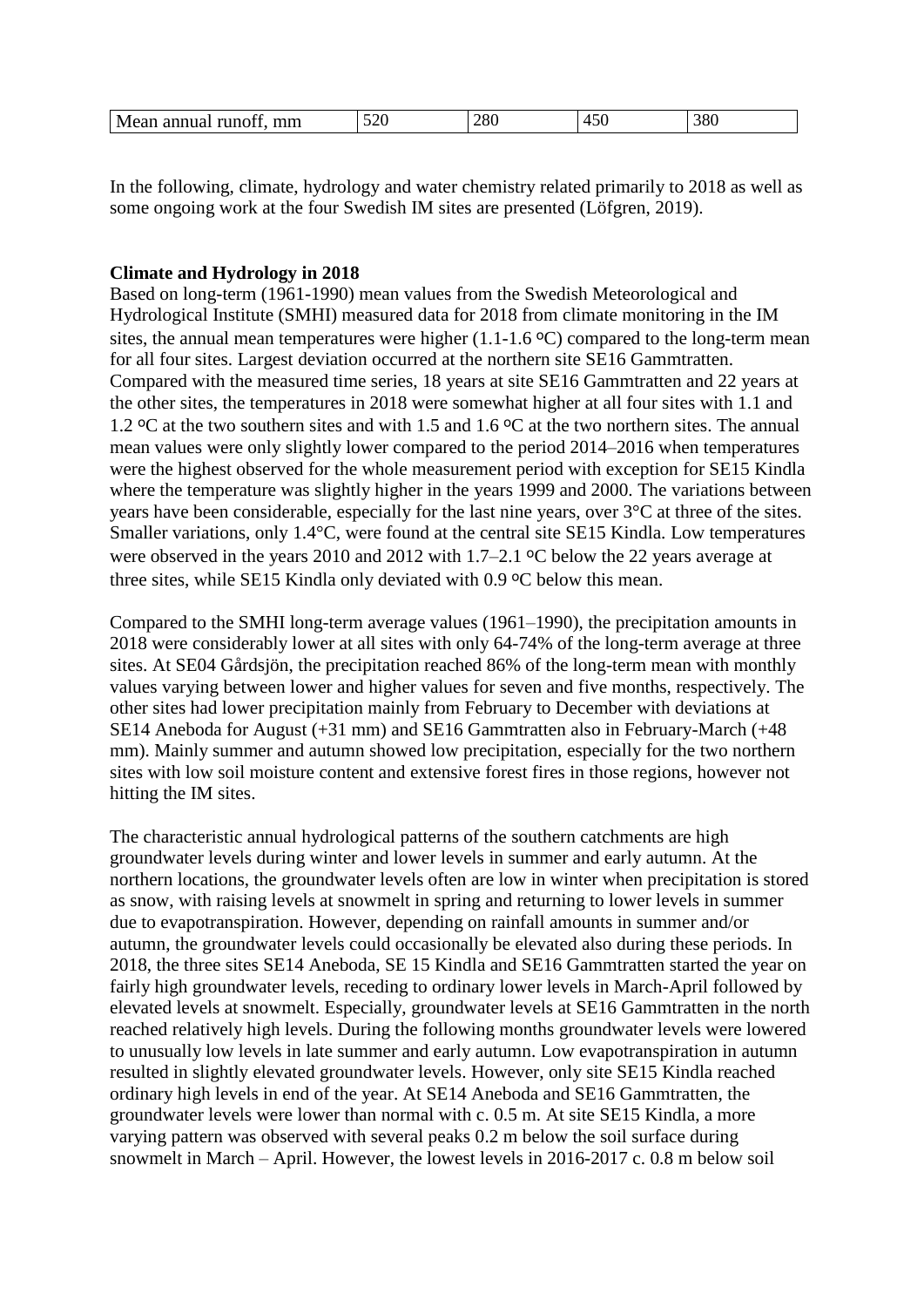surface, were exceeded for five months in 2018 when the levels were at 1.5 m soil depth. The groundwater levels were reflected in the stream water discharge patterns (Fig. 1).



Figure 1. Discharge patterns at the four Swedish IM sites in 2018 compared to monthly averages for the period 1996–2018 (mean). Note the different scales at the Y-axis.

In addition to precipitation, evapotranspiration affects the runoff pattern. The runoff pattern for SE16 Gammtratten 2018, was fairly typical with a snowmelt peak in May and lower discharges in summer and autumn but with a small peak in November before low temperatures caused snowfall and snow accumulation. At SE04 Gårdsjön, the pattern was in accordance with the average except for high values in January and very low values in summer. Also comparably low flows occurred in November-December. Runoff at SE15 Kindla followed the ordinary pattern during 2018 but with considerably lower monthly runoff in June to November. Runoff at SE14 Aneboda showed high monthly values in the beginning of the year, turning to very low runoff until end of the year (Fig. 1). In July surface water runoff actually ceased.

At the two northern sites, generally, snow accumulates during winter, resulting in low groundwater levels and low stream water discharge. However, warm winter periods with temperatures above 0 °C have during a number of years contributed to snowmelt and excess runoff also during this season. Runoff during 2018 exhibited a normal pattern with peaks in spring during snowmelt, but runoff was low throughout the year and especially during summer and autumn (Fig. 1). This pattern was not as evident at the two southern sites, where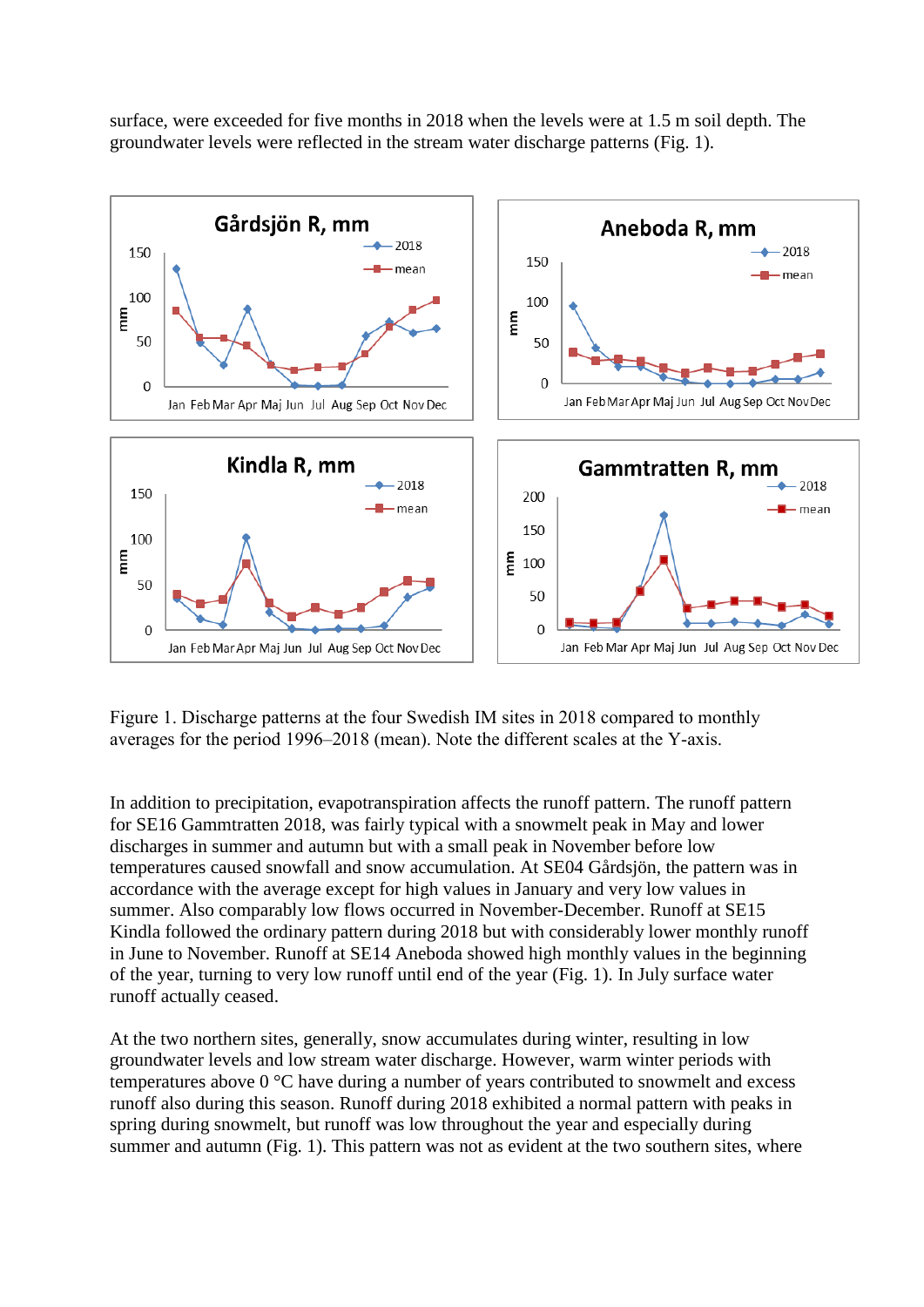slightly higher runoff than normal was observed in January and at SE04 Gårdsjön also in April and September.

In 2018, the annual runoff made up 44–80% of the annual precipitation (Table 2), a wide range compared to the ordinary 40–60% but with mainly SE16 Gammtratten deviating with a large share. In 2016 the range was even larger (31–83%). At SE04 Gårdsjön, 2018 and 2017 were similar with shares of 64% and 63%, respectively, due to somewhat high runoff in the end of the year when evapotranspiration was low (Table 2). Runoff at this site, constituting almost 2/3 of the precipitation, is quite normal. At SE14 Aneboda, storm felling, followed by bark beetle attacks, have reduced the forest canopy cover, inducing low interception. The total evapotranspiration was estimated to 179 mm, which is considerably lower than previous years with 477 mm in 2017 and 349 mm in 2016. Low precipitation and dry conditions seem to have contributed to this low evapotranspiration. At SE15 Kindla, the water balance was also influenced by low precipitation, resulting in low calculated evapotranspiration and runoff. However, the proportions related to precipitation were reasonably normal with 56% and 44%, respectively. At the northern site SE16 Gammtratten, throughfall and bulk precipitation were very similar (1% deviation), which indicates large uncertainties in these measurements. Similar patterns have been found for several years. Presumably, snow deposition infers the largest uncertainty, probably resulting in erroneous estimates of bulk precipitation. The precipitation observed at a nearby SMHI station showed slightly higher values, generating a higher and more realistic evapotranspiration. In summary and based on the estimated evapotranspiration (P-R), it must be concluded that the very dry summer 2018 furnished low evapotranspiration at all four sites (Table 2).

Table 2. Compilation of the 2018 water balances for the four Swedish IM sites. P – Precipitation, TF – Throughfall, I – Interception, R – Water runoff

|                       | Gårdsjön SE04 |          | Aneboda SE14 |          | Kindla SE15 |          | Gammtratten SE16 |          |
|-----------------------|---------------|----------|--------------|----------|-------------|----------|------------------|----------|
|                       | mm            | $%$ of P | mm           | $%$ of P | mm          | % of $P$ | mm               | % of $P$ |
| Bulk precipitation, P | 906           | 100      | 397          | 100      | 619         | 100      | 409              | 100      |
| Throughfall, TF       | 733           | 81       | 497          | 125      | 494         | 80       | 412              | 101      |
| Interception, P-TF    | 173           | 19       | $-101$       | $-25$    | 125         | 20       | -3               | $-1$     |
| Runoff, R             | 577           | 64       | 218          | 55       | 272         | 44       | 325              | 80       |
| $P-R$                 | 329           | 36       | 179          | 45       | 348         | 56       | 84               | 20       |

## **Water chemistry in 2018**

Low ion concentrations in bulk deposition (electrolytical conductivity  $1-2$  mS m<sup>-1</sup>) characterise all four Swedish IM sites. The concentrations of ions in throughfall, including dry deposition, were higher at the three most southern sites. At the northern site SE16 Gammtratten, the conductivity in throughfall  $(1.0 \text{ mS m}^{-1})$  was almost the same as in bulk deposition indicating very low sea salt deposition and uptake of ions by the trees. At the two most southern sites, sea salt deposition provides tangibly higher ion concentrations, especially at the west coast SE04 Gårdsjön site  $(5.6 \text{ mS m}^{-1}$  in throughfall).

The groundwater pathways are fairly short and shallow in the catchments, providing rapid soil solution flow paths from infiltration to surface water runoff. However, the conductivity in soil water was higher compared to throughfall showing influences from evapotranspiration and soil chemical processes. The deposition acidity has during the last 10 years been rather similar at all sites with somewhat higher pH values (0–0.5 units) in throughfall compared with bulk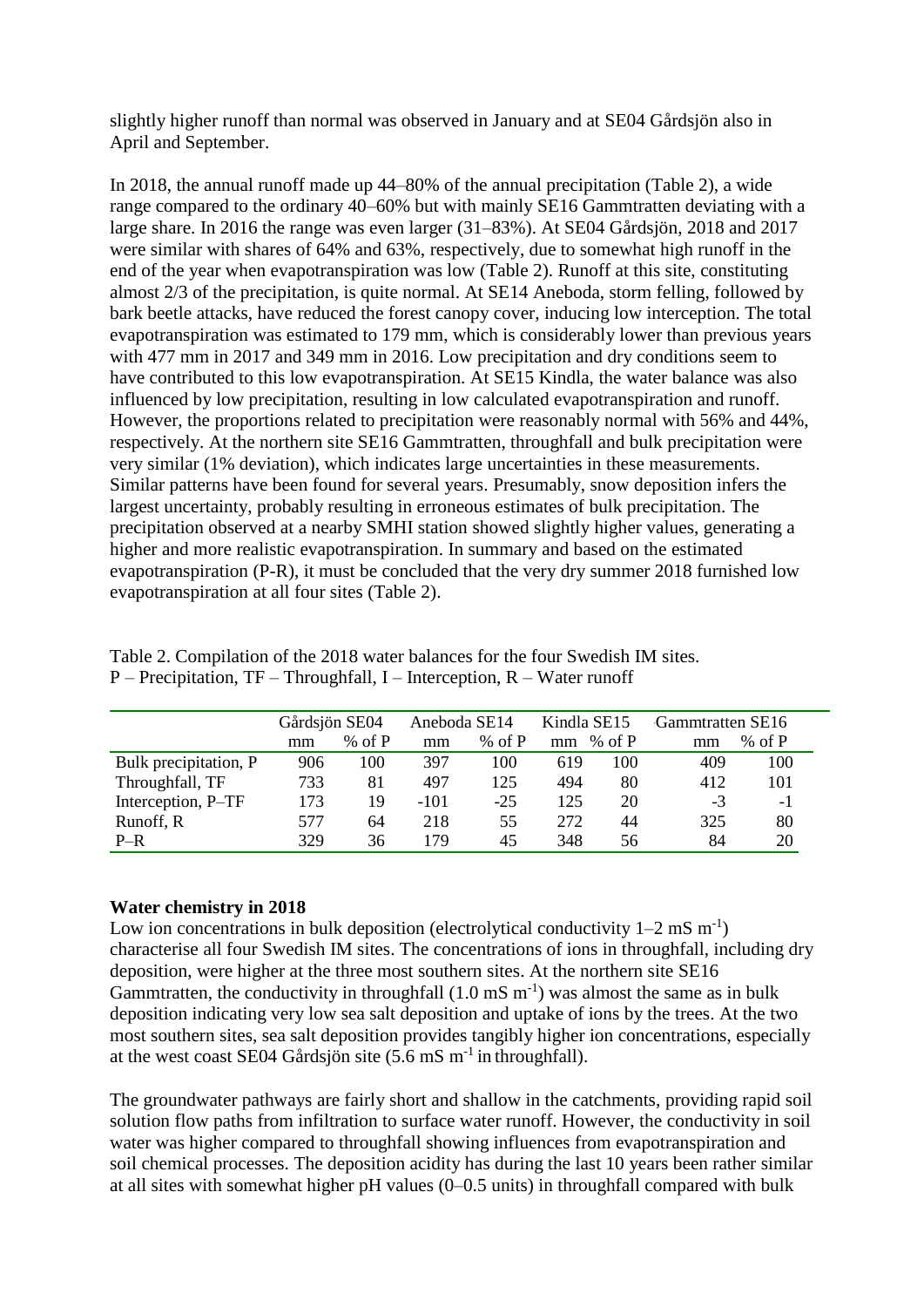deposition. In 2018, however, both SE04 Gårdsjön and SE16 Gammtratten had similar pH (ca 5.1) in both bulk deposition and throughfall. The two sites SE14 Aneboda and SE15 Kindla had 0.3-0.5 higher pH values in throughfall compared with in bulk deposition (Table 3).

Table 3. Mean deposition chemistry values 2018 at the four Swedish IM sites. S and N in kg ha<sup>-1</sup> yr<sup>-1</sup>.

|                     |     | SE04 SE14 SE15 SE16 |     |     |
|---------------------|-----|---------------------|-----|-----|
| pH, bulk deposition | 5.1 | 4.9                 | 5.0 | 5.1 |
| pH, throughfall     | 5.1 | 54                  | 5.3 | 5.0 |
| S, bulk deposition  | 2.9 | 1.1                 | 19  | 0.8 |
| N, bulk deposition  | 79  | 38                  | 65  | 14  |

During the soil solution passage through the catchment soils, organic acids were added and leached on its way to stream runoff. In the upslope recharge areas, pH in soil water in the upper soil layers (E-horizon) was mainly lower than in throughfall. Especially SE14 Aneboda and SE16 Gammtratten exhibited low pH-values in soil water, pH 4.4 and pH 3.6, respectively, compared with throughfall, pH 5.4 and pH 5.0, respectively. However, in the organic rich discharge areas at SE04 Gårdsjön and SE16 Gammtratten, pH was higher in soil solution compared with throughfall while the opposite was true at SE14 Aneboda and SE15 Kindla.

In the recharge areas, the buffering capacity in soil water and groundwater varied between negative and positive values, but were most frequently on the negative side, especially for SE04 Gårdsjön with constantly negative values. In the discharge areas, the buffering capacity in groundwater varied between positive and negative values for the sites. Especially low values were found at Aneboda with ANC  $-0.11 \text{ mEq } L^{-1}$  possibly dependent on nitrification in upslope locations. In groundwater in SE15 Kindla, ANC was comparably high with 0.18 mEq L<sup>-1</sup> while SE04 Gårdsjön and SE16 Gammtratten showed values close to zero. Bicarbonate (HCO3) occurred in SE15 Kindla and SE16 Gammtratten, but not at SE14 Aneboda and possibly not at SE04 Gårdsjön. The latter is not measured but indicated by the very low pH of 4.4.

The stream waters were acidic with pH values below 4.7 at all sites except Gammtratten having a pH of 5.6. The stream water buffer capacity was positive at all sites (ANC > 0.033 mEq  $L^{-1}$ ), except for SE15 Kindla (ANC -0.005 mEq  $L^{-1}$ ). Anions of weak organic acids and bicarbonate alkalinity contributed to the positive ANC (0.1 mEq  $L^{-1}$ ) at SE16 Gammtratten. At SE14 Aneboda and SE04 Gårdsjön, the stream waters were more acidic compared with the other two sites probably due to nitrification and the legacy of historically high acid deposition, respectively.

The share of major anions in bulk deposition was similar for sulphate, chloride and nitrate at three of the sites, while chloride dominated at SE04 Gårdsjön due to the proximity to the sea. Sea salt showed clear influences on throughfall at SE04 Gårdsjön and also at SE14 Aneboda indicating effects of dry deposition. In throughfall, organic anions contributed significantly at all four sites. The chemical composition changed along the flow paths through the catchment soils and e.g. the sulphate concentrations were higher in stream water compared with deposition, indicating desorption or mineralization of previously accumulated sulphur in the soils. For Aneboda, nitrification contributed to fairly high nitrate values in the recharge area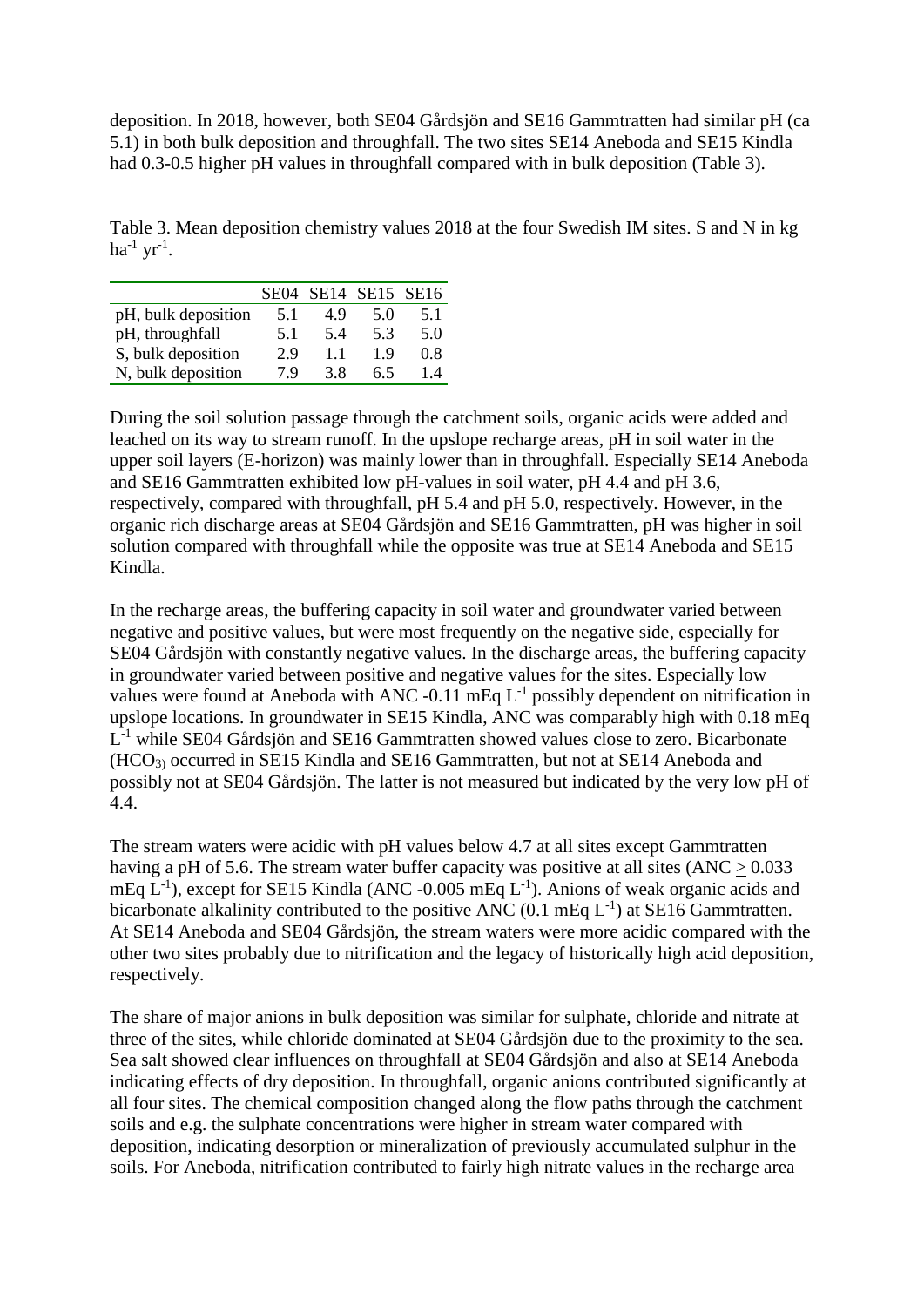soil water (0.05 mEq  $L^{-1}$ ), however, values being lower compared to previous year. Considerably lower concentrations occurred in the discharge areas, probably due to nitrogen uptake and denitrification.

At site SE16 Gammtratten in the north, sulphate concentrations in soil water and stream water were considerably higher compared to throughfall, indicating release from the soil pool. Organic anions dominated anion flow in the stream with 2/3 of the content to be compared to 25% at SE15 Kindla, 15% at SE14 Aneboda and only 10% at SE04 Gårdsjön.

Soil and soil water processes could be evaluated through relationships between mainly sodium and chloride. In deposition, Na<sup>+</sup> dominated the base cations except for at the northern site SE16 Gammtratten where  $Ca^{2+}$  showed the highest concentrations. At sites SE04 Gårdsjön and SE14 Aneboda, Cl- were higher compared to Na<sup>+</sup> while the opposite occurred at the other two sites. A higher Cl outflow than  $Na<sup>+</sup>$  in stream water indicate ion exchange in the soil and release of other base cations,  $H^+$  and/or  $Al^{3+}$  from the catchments. Mg<sup>2+</sup> was the second highest base cation in runoff water at SE04 Gårdsjön while  $Mg^{2+}$  and  $Ca^{2+}$  were quite equal at the other three sites.

Besides effects on ANC and pH, the stream water chemistry was to a considerable extent influenced by organic matter. At SE14 Aneboda, the DOC concentration was high with 18 mg  $L^{-1}$  while the other sites SE04 Gårdsjön, SE15 Kindla and SE16 Gammtratten showed lower values 16, 9, and 10 mg  $L^{-1}$ , respectively. High DOC concentrations create prerequisites for metal complexation and transport as well as high organic nitrogen fluxes. Organic nitrogen was the dominating nitrogen fraction in stream water, ranging from 0.19 to 0.44 mg  $N_{org} L^{-1}$ . The shares of  $N_{org}/N_{tot}$  were 81–97%, with SE14 Aneboda having the lowest share while SE16 Gammtratten and SE15 Kindla had the highest values. However, the nitrogen flux was higher at the two southern sites compared to the northern ones. Inorganic nitrogen  $(NO<sub>3</sub>–N)$ and  $NH_4-N$ ) was low at the two sites SE15 Kindla and SE16 Gammtratten with 34 and 4  $\mu$ g L<sup>-1</sup>, respectively. At SE04 Gårdsjön, somewhat higher concentration (61 µg L<sup>-1</sup>) was found, reflecting a somewhat higher deposition. The highest concentrations in stream water were found at SE14 Aneboda (102  $\mu$ g L<sup>-1</sup>), probably reflecting the poor forest stand condition. Compared to 2016, however, when the mean inorganic N concentration was 191  $\mu$ g L<sup>-1</sup>, a considerable decrease have occurred.

Total phosphorus ( $P_{tot}$ ) in bulk deposition varied between 4 and 28 μg L<sup>-1</sup> with the highest values at SE15 Kindla and lowest in site SE14 Aneboda. In stream water, SE14 Aneboda showed the highest  $P_{tot}$  (13 µg L<sup>-1</sup>) as well as DOC concentrations. The other sites had average  $P_{\text{tot}}$  concentrations between 4 and 9 μg L<sup>-1</sup> with the lowest value at SE15 Kindla.

Inorganic aluminum (Ali), toxic to fish and other gill-breathing organisms, has been analyzed in soil solution, groundwater and surface waters at the IM sites. Relatively high total Al concentrations occurred in the soil solution  $(0.5-1.8 \text{ mg L}^{-1})$ , however only half of the concentrations in 2017. Sites SE04 Gårdsjön and SE14 Aneboda showed fairly high concentrations in groundwater in recharge areas with 1.2 mg L-1 and 1.6 mg  $L^{-1}$ , respectively. In stream water, Al<sub>tot</sub>-concentrations were between 0.4 and 0.7 mg  $L^{-1}$  at three sites with low pH (4.4-4.8). Only at the northern site SE16 Gammtratten with a pH of 5.6, the total Al concentrations were lower, approximately  $0.23 \text{ mg L}^{-1}$ . Inorganic Al made up 13–51% of the total Al with the highest levels at low pH at SE15 Kindla and the lowest at SE16 Gammtratten, corresponding to 0.04–0.27 mg  $Al<sub>i</sub> L<sup>-1</sup>$  and 0.03 mg  $Al<sub>i</sub> L<sup>-1</sup>$ , respectively. In 2018, both Altot and Al<sup>i</sup> were somewhat higher in stream water compared with in 2017.